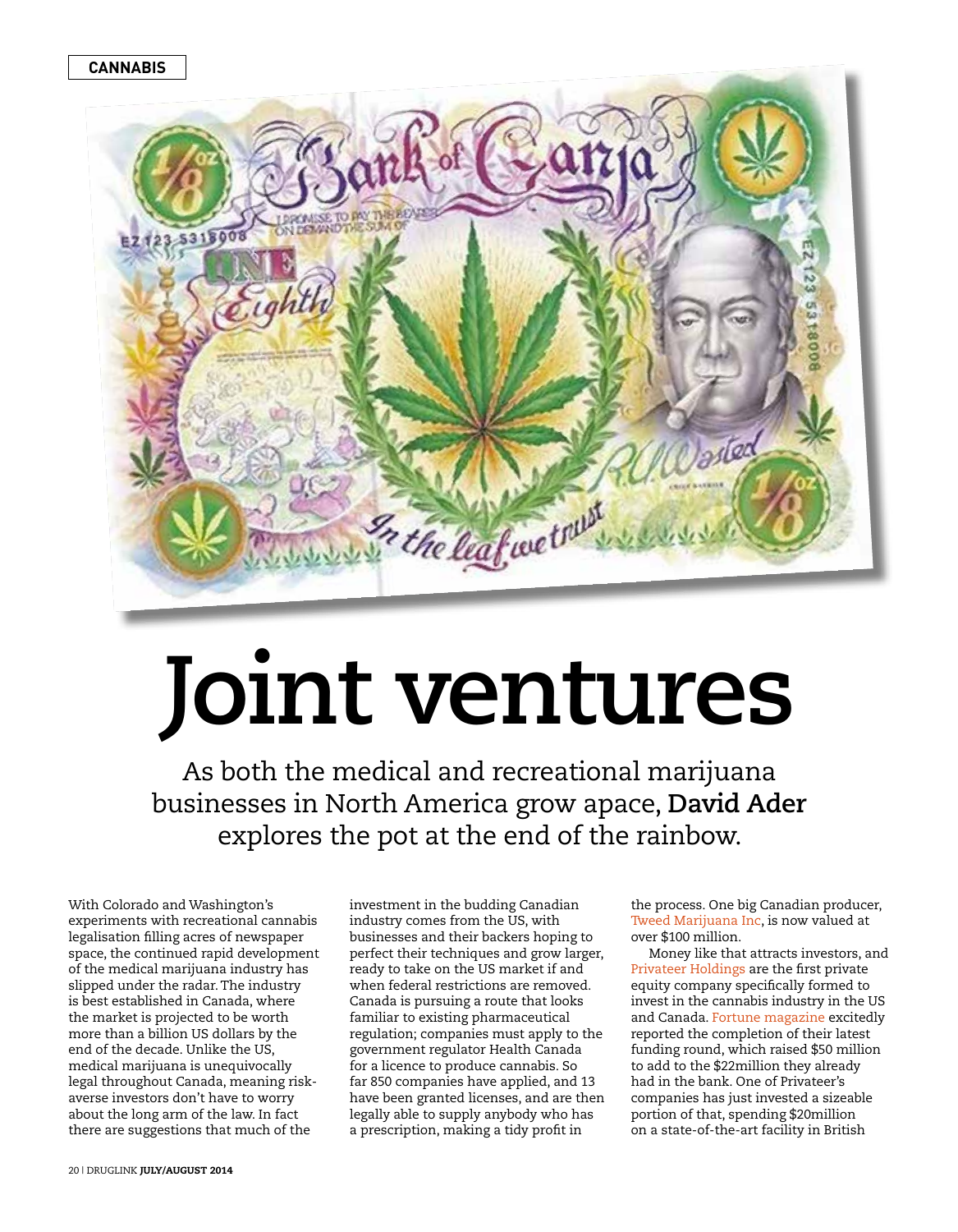Columbia, Canada, to grow licensed medical cannabis. Opened in April, the facility is already shipping legal medical marijuana direct to customers. The size of the untapped market is what investors are so excited about – [one market](http://www.arcviewmarketresearch.com/media-coverage/)  [research report](http://www.arcviewmarketresearch.com/media-coverage/) estimates the US legal cannabis industry will reach a value of \$10 billion within five years. Even this is only a fraction of the size of the current market for illegal cannabis, thought to be worth \$40billion.

It may be a riskier investment in the US, but there's no shortage of companies looking to get involved. A quick look at [the cannabis industry's trade association](https://thecannabisindustry.org/members/)  [website](https://thecannabisindustry.org/members/) shows the polished logos and blandly professional names of these new companies, some of which give little hint that they deal in a product still very much illegal under federal law: Organa Labs, MMJ America, Verde. These companies portray themselves as part of corporate America, comparable to biotechnology, chemical or pharmaceutical companies and at a very far remove from the usual stereotypes of cannabis producers as either criminal gangs or grown-old hippies. [United](http://www.unitedcannabis.us/about/)  [Cannabis Corp](http://www.unitedcannabis.us/about/) [\(market value](http://investing.money.msn.com/investments/stock-price/?symbol=CNAB) over \$100 million dollars) have recently announced the appointment of an executive called John C Hunter III to their board of directors, who spent over 40 years at Monsanto, working his way up to the very top table. Best known for producing controversial genetically modified crops, as well as pesticides and herbicides – including the notorious Agent Orange – Monsanto are an enormous American agriculture and biotechnology company, with \$15 billion revenue in 2013. The appointment of one of their most senior executives gives a clear indication of where United Cannabis Corp see their business heading. Another cannabis company has a CEO from an even more establishment background; [Cannabis](http://www.medicaninc.com/2014/07/07/medican-director-assumes-new-leadership-position-as-ceo-of-cannabis-sativa-inc/)  [Sativa Inc](http://www.medicaninc.com/2014/07/07/medican-director-assumes-new-leadership-position-as-ceo-of-cannabis-sativa-inc/) is now run by Gary Johnson, former Republican Governor of the state of New Mexico. Another prominent businessman, Jamen Shively, previously corporate strategy manager at Microsoft, is seeking to create the first cannabis 'Starbucks' – a national cannabis chain in the US, starting with medical marijuana outlets in three states, and aiming to sell both recreational and medical marijuana under the same brand. He's also attractin[g a lot of media attention,](http://www.huffingtonpost.com/2013/06/18/jamen-shively-diego-pellicer_n_3454815.html) and irritating others in the industry, who fear his high profile and bold claims will attract negative publicity.

Despite the bad press around some captains of the cannabis industry, confidence in the legal status of their

companies is growing. Recently a bill approved in the House of Representatives – backed not only by Democrats but many Republicans too – [forbade](https://thecannabisindustry.org/history-congress-takes-bipartisan-step-end-war-medical-marijuana/) the use of federal funds to undermine cannabis providers or 'patients' where supply or use is legal in the state. President Obama himself shows little sign of wanting to interfere in Colorado or Washington.

The talk from the many policymakers in favour of legal cannabis in the US often stresses the business benefits – jobs created, profits raised and tax collected – a contrast to the UK where the debate focusses almost exclusively on public health and community safety. But there are concerns about the increasing power and wealth of this new industry.

This emerging 'American model' of cannabis production, where huge private companies run with only minimal regulation, carries serious risks. Will profit-seeking override public health, with 'Big Cannabis' behaving as irresponsibly as 'Big Tobacco' or 'Big Alcohol'? In this scenario, companies will use advertising and marketing to target the impressionable and the young, and encourage people to consume as much cannabis as they can. Imagine cannabis on special offer in the run-up to holidays or sports matches, and available in twenty different flavours. Profits which are channelled back into lobbying and well salaried non-executive directorships for policymakers, with powerful vested interests resisting future regulation. This nightmare is only imaginary at the moment, but there are worrying omens. Colorado has already seen intense debate about what constitutes acceptable marketing, with concern particularly focussing on 'edibles'. These products, considerably more sophisticated than the space cakes for sale in Amsterdam, include cannabis infused [chocolate bars,](http://incrediblescolorado.com/products/) sweets and even [fizzy drinks](http://dixieelixirs.com/family/dixie-elixirs/). You can even get medical marijuana for your dogs and cats – sold as '[Canna-biscuits'](http://www.canna-pet.com/index.html), naturally they're gluten-free and organic.

Even among pro-legalisation campaigners there's an ambivalence towards the direction the industry is going – Alison Holcomb is Drug Policy Director of the American Civil Liberties Union and campaigned to legalise cannabis in Washington, but [wrote to](http://nwnewsnetwork.org/post/washington-marijuana-legalization-draws-yale-mbas-big-ideas)  [the Liquor Control Board](http://nwnewsnetwork.org/post/washington-marijuana-legalization-draws-yale-mbas-big-ideas) to voice her concerns: "Large industries that have large overheads and are interested in maximising their profits are going to target their advertising in ways to promote marijuana use, not simply meet current demand where it currently exists."

How you feel about this is probably

determined in part by your attitude to public health versus individual choice. It's not uncommon to think that the 'nanny state' has no business telling us how to live our lives. Perhaps if we want to spend our money on wine or weed, that's our prerogative, harmful though it may be to our health. Counter-intuitively, there could actually be potential for any increase in cannabis consumption to reduce population level health harms. Whilst the [16,000 people](https://www.ndtms.net/viewit/Adult/Viewer.aspx?theme=subst&shaName=Z&level=england&code=Z&year=9) in the UK last year who started treatment for cannabis problems show its very real potential for harm, the level of mortality and disease does not come anywhere near to those from the legal drugs alcohol and tobacco. So it's possible that public health might actually be improved if people swapped their whisky for weed. But the very fact that alcohol and tobacco are used by, and kill so many people is proof for some that potentially addictive drugs need to be exceptionally tightly controlled, and kept far away from the advertisers, marketers and lobbyists of big business.

In Colorado, the first state to legalise recreational cannabis, some businesses are already 'lawyering up' in an attempt to reduce the taxes paid on recreational cannabis, in what may be a crucial test of the ability of the state to restrict a now legal industry in the face of well-funded opposition. Currently a 15% excise tax is added to the standard 12.9% state sales tax, with some claiming that this is at odds with the wording of the legalisation proposition that was approved by voters. The original proposition called for marijuana to be taxed 'in a manner similar to alcohol', but the complainants [argue](http://www.reuters.com/article/2014/06/11/us-usa-colorado-marijuana-idUSKBN0EM02W20140611) that alcohol attracts significantly lower rates. Other US states will be paying close attention to the result.

Meanwhile in Uruguay, which will be the first country in the world to fully legalise recreational cannabis possession and use, an altogether different route is being taken, with much stricter regulation and monitoring. [It now](http://edition.cnn.com/2014/05/06/world/americas/uruguay-marijuana-rules/)  [appears,](http://edition.cnn.com/2014/05/06/world/americas/uruguay-marijuana-rules/) contrary to earlier reports, that Uruguay's legal cannabis will not be grown directly by the state, but also by for-profit companies. Nonetheless there are huge differences between the stricter Uruguayan model and the comparative free-for-all in Colorado and Washington. Uruguay intends to tightly restrict the total quantity of cannabis grown by licensed companies, sell only to people who have registered with the government, and also impose limits on the amount that can be bought per month – although individuals will also be allowed to grow up to six plants of their own. The Uruguayan model may